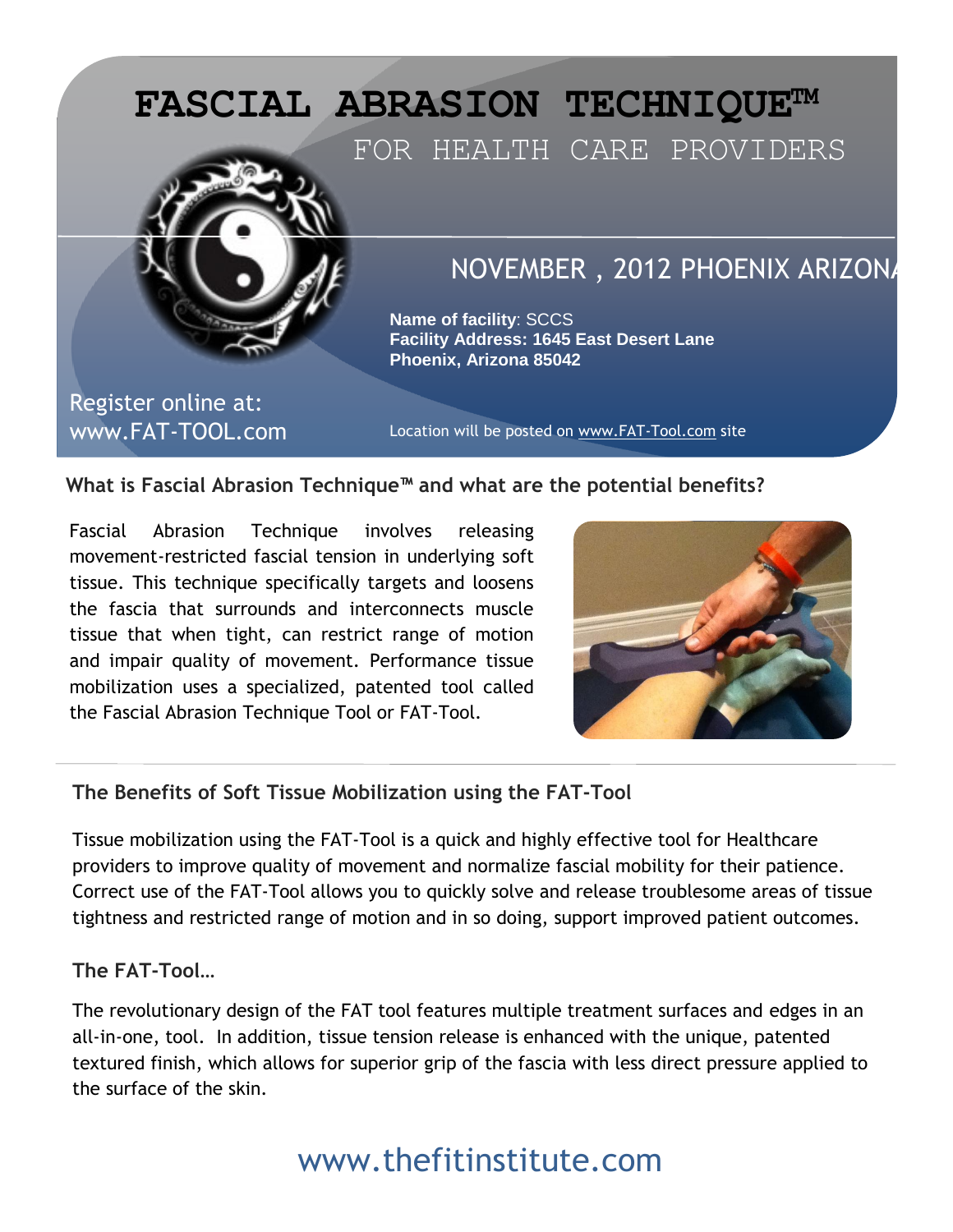### Course Objective

Healthcare providers will learn techniques using the FAT-Tool to release areas of tissue tension and improve range of motion and quality of movement for their patients. Participants will learn about the role of fascia, the theory and principles of facial mobilization, how to assess areas of fascial restriction and how to use the FAT tool to achieve release of fascial tension.



### Course Format

This course will teach healthcare providers tissue tension assessment and fascial mobilization techniques, using the FAT-Tool. The 1 day course will include a mixture of classroom presentations and practical lab sessions that will allow for extensive practice, with hands-on feedback and guidance from the course instructors. During the practical lab sessions, participants will learn how to perform and interpret tissue tension assessments and the appropriate associated tissue mobilization techniques. Extensive opportunities for feedback and practice in the hands-on lab sessions is a key feature of this course, ensuring that participants develop assessment and tissue mobilization skills and techniques that will translate directly to improved outcomes for their patients.



### About Andrew Miller

Sports Therapist Andrew Miller, Has over 20 years experience working with professional athletes. His unique approach to managing soft tissue injuries is appreciated by numerous world class athletes.